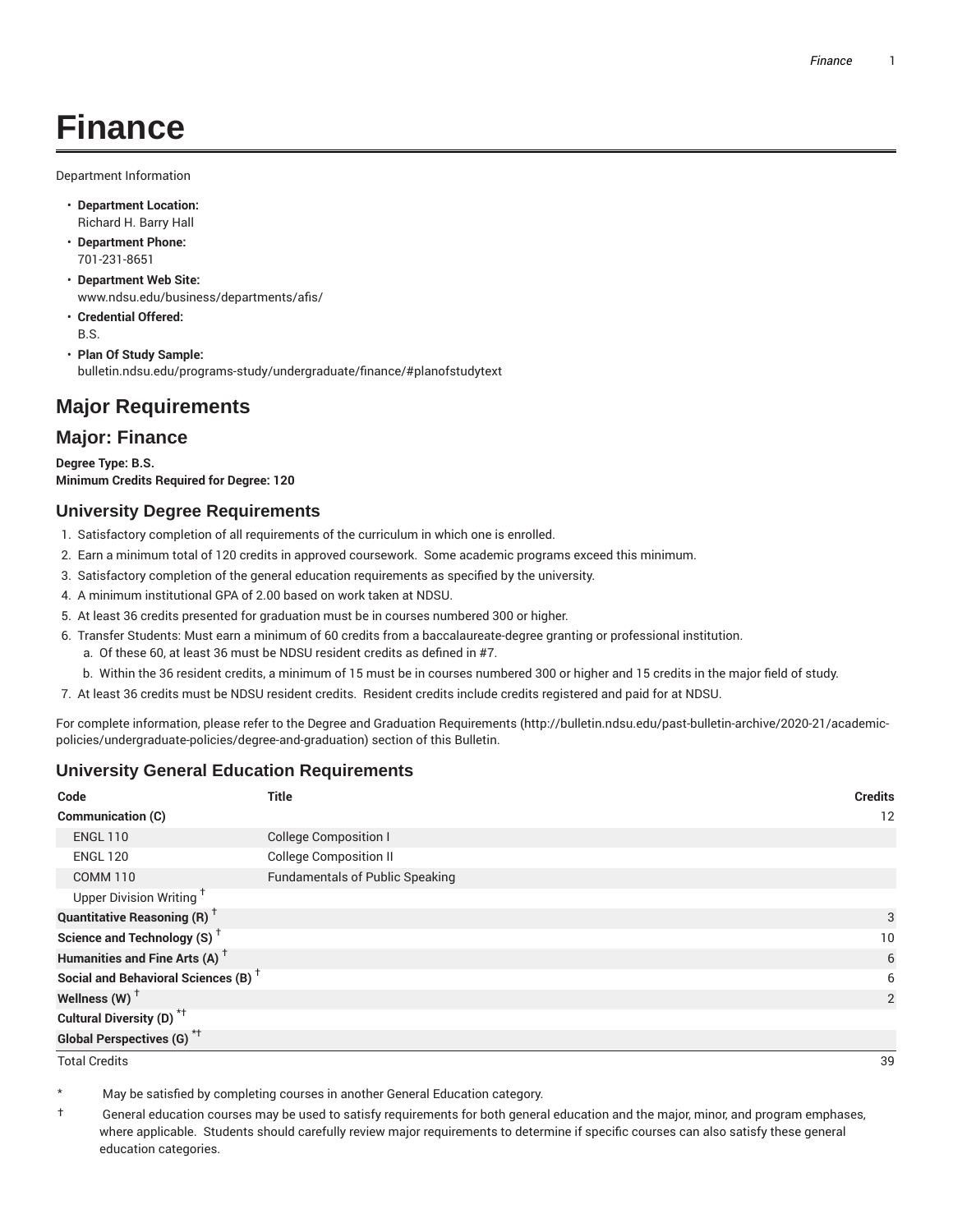• A list of university approved general education courses and administrative policies are available here (http://bulletin.ndsu.edu/past-bulletinarchive/2020-21/academic-policies/undergraduate-policies/general-education/#genedcoursestext).

#### **Major Requirements**

| Code                                                                                                                                                                                                                  | <b>Title</b>                                                                      | <b>Credits</b>            |  |  |
|-----------------------------------------------------------------------------------------------------------------------------------------------------------------------------------------------------------------------|-----------------------------------------------------------------------------------|---------------------------|--|--|
| All courses taken for the Finance Major require a grade of C or better. A minimum 2.5 cumulative GPA is required for admission to the<br>professional program, to enroll in 300 - 400 level courses, and to graduate. |                                                                                   |                           |  |  |
| <b>Requirements for Admission to Professional Program Requirements:</b>                                                                                                                                               |                                                                                   |                           |  |  |
| <b>COMM 110</b>                                                                                                                                                                                                       | Fundamentals of Public Speaking (May satisfy general education category C)        | 3                         |  |  |
| <b>ENGL 110</b>                                                                                                                                                                                                       | College Composition I (May satisfy general education category C)                  | $\sqrt{4}$                |  |  |
| <b>ENGL 120</b>                                                                                                                                                                                                       | College Composition II (May satisfy general education category C)                 | 3                         |  |  |
| <b>MATH 144</b>                                                                                                                                                                                                       | <b>Mathematics for Business</b>                                                   | $\overline{4}$            |  |  |
| <b>PSYC111</b>                                                                                                                                                                                                        | Introduction to Psychology (May satisfy general education category B)             | 3                         |  |  |
| or SOC 110                                                                                                                                                                                                            | Introduction to Sociology                                                         |                           |  |  |
| <b>ECON 201</b>                                                                                                                                                                                                       | Principles of Microeconomics (May satisfy general education category B and G)     | 3                         |  |  |
| or ECON 202                                                                                                                                                                                                           | <b>Principles of Macroeconomics</b>                                               |                           |  |  |
| <b>Finance Major Requirements:</b>                                                                                                                                                                                    |                                                                                   |                           |  |  |
| MIS 116                                                                                                                                                                                                               | Business Use of Computers (May satisfy general education category S)              | $\ensuremath{\mathsf{3}}$ |  |  |
| ACCT 200                                                                                                                                                                                                              | Elements of Accounting I                                                          | 3                         |  |  |
| ACCT <sub>201</sub>                                                                                                                                                                                                   | <b>Elements of Accounting II</b>                                                  | $\mathbf{3}$              |  |  |
| <b>ECON 202</b>                                                                                                                                                                                                       | Principles of Macroeconomics (May satisfy general education category B and G)     | 3                         |  |  |
| or ECON 201                                                                                                                                                                                                           | Principles of Microeconomics                                                      |                           |  |  |
| <b>PHIL 216</b>                                                                                                                                                                                                       | Business Ethics (May satisfy general education category A)                        | 3                         |  |  |
| <b>ENGL 320</b>                                                                                                                                                                                                       | Business and Professional Writing (May satisfy general education category C)      | 3                         |  |  |
| <b>STAT 330</b>                                                                                                                                                                                                       | Introductory Statistics (May satisfy general education category R)                | 3                         |  |  |
| <b>STAT 331</b>                                                                                                                                                                                                       | <b>Regression Analysis</b>                                                        | 2                         |  |  |
|                                                                                                                                                                                                                       | Admission to Professional Program Required prior to taking the following courses: |                           |  |  |
| <b>FIN 320</b>                                                                                                                                                                                                        | Principles of Finance (requires a grade of C or better)                           | 3                         |  |  |
| <b>MGMT 320</b>                                                                                                                                                                                                       | Foundations of Management <sup>1</sup>                                            | $\ensuremath{\mathsf{3}}$ |  |  |
| MIS 320                                                                                                                                                                                                               | Management Information Systems <sup>1</sup>                                       | 3                         |  |  |
| <b>MRKT 320</b>                                                                                                                                                                                                       | Foundations of Marketing <sup>1</sup>                                             | $\ensuremath{\mathsf{3}}$ |  |  |
| <b>FIN 410</b>                                                                                                                                                                                                        | <b>Investment Analysis and Management</b>                                         | 3                         |  |  |
| <b>FIN 420</b>                                                                                                                                                                                                        | Options, Futures, and Other Derivatives                                           | $\sqrt{3}$                |  |  |
| <b>FIN 430</b>                                                                                                                                                                                                        | Management of Financial Institutions                                              | 3                         |  |  |
| <b>FIN 440</b>                                                                                                                                                                                                        | <b>International Finance</b>                                                      | 3                         |  |  |
| <b>FIN 460</b>                                                                                                                                                                                                        | <b>Corporate Finance</b>                                                          | 3                         |  |  |
| <b>BUSN 430</b>                                                                                                                                                                                                       | Legal and Social Environment of Business <sup>1</sup>                             | 3                         |  |  |
| <b>BUSN 489</b>                                                                                                                                                                                                       | Strategic Management (Capstone Course)                                            | 3                         |  |  |
| <b>Finance Electives</b>                                                                                                                                                                                              |                                                                                   |                           |  |  |
| 9<br>Select 9 credits of 300-400 level courses with the FIN prefix                                                                                                                                                    |                                                                                   |                           |  |  |
| 300-400 Level Electives                                                                                                                                                                                               |                                                                                   |                           |  |  |
| Select any course prefix at the 300-400 level                                                                                                                                                                         |                                                                                   | 12                        |  |  |
| <b>Total Credits</b>                                                                                                                                                                                                  |                                                                                   | 97                        |  |  |

1 Denotes Common Body of Knowledge (CBK) course.

- Students follow the published curricula for the finance program of study from the semester/year of entrance in the College of Business to graduation provided enrollment at NDSU has not been discontinued for more than one year. Students who change their major are subject to meeting the curricular requirements in effect at the time the new major is declared.
- Business courses from programs that do not hold AACSB International accreditation cannot be used for major or minor requirements in the College of Business (CoB); such courses may be eligible for use as free electives.
- The CoB accepts a maximum of nine credits of non-NDSU 300-400 level business courses from AACSB programs with approval of the department.
- Admission into the finance major: Students must submit an online application to the CoB.
- Admission to the finance major is required to enroll in the advanced 300 or 400 level courses in the CoB.